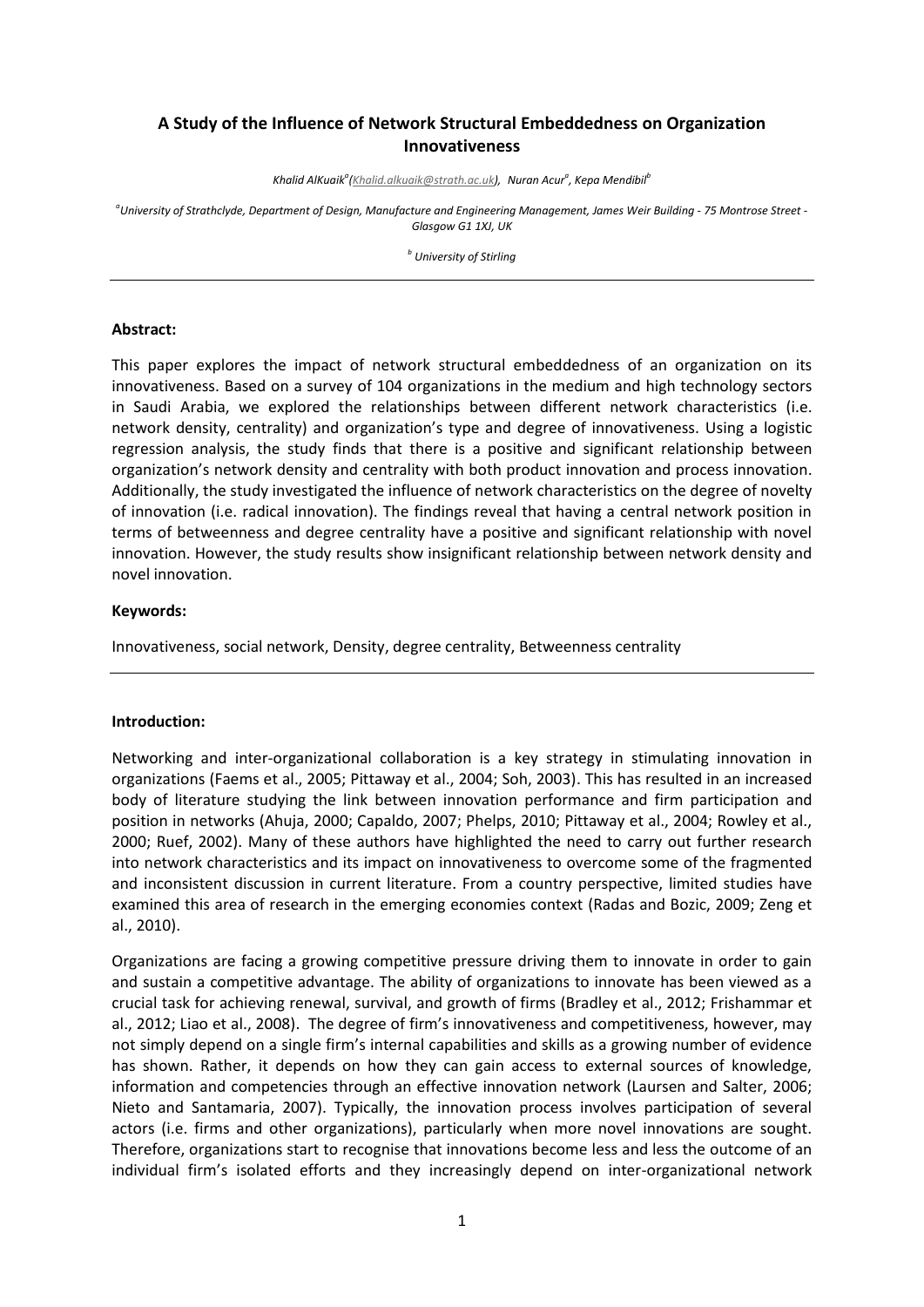relationships and links as external sources of innovation (Coombs et al., 2003; Nieto and Santamaria, 2007; Perkmann and Walsh, 2007).

Recently, extant literature introduces social network perspective into strategic alliances and interorganizational research in an attempt to in depth investigate organization networks and its effect on innovation performance. In innovation management research, for instance, networks have been viewed as an essential aspect for organizations to gain strategic benefits such as knowledge, information, and resources (Owen-Smith and Powell, 2004). Organization's position, relations and ties to other actors in the network, and the diversity of these actors could enhance learning, innovation (Phelps, 2010), and access to new knowledge and information (Soh, 2003).

This research study deals with the above challenges and aims to shed light on the relationship between network structural embeddedness- characteristics of the relational structure in an organization's network (Rowley et al., 2000), and organizational innovation performance in the context of emerging economies. It builds on several innovation management research streams that look into organization's strategic alliances network characteristics and its effect on organization's innovativeness. The study contributes to the existing literature by developing a social network analytical approach (SNA) to organization's innovativeness from an organization's ego network perspective. Additionally, based on a sample of 104 firms in the medium and high technology sectors in Saudi Arabia and 317 of their network alliances, this study uses logistic regression analysis to examine the impact of organization structural embeddedness (i.e. network density, centrality) in shaping its type of innovation and the degree of innovation novelty.

#### **Literature review:**

#### *Social Network: an overview*

Social network field of research has considerably attracted scholar's attention in the recent decades (Wasserman and Faust, 1994; Borgatti and Foster, 2003). Nowadays, there is an increasing interest in the academic literature that organization's characteristics in a network matters for its economic and innovativeness. The concept of social network has been used to examine many structural and relational aspects of organizations and its effect on innovation in various industries such as biotechnology (Gilsing and Duysters, 2008; Owen-Smith and Powell, 2004; Powell et al., 1996), chemical (Ahuja, 2000; Gilsing et al., 2008), multimedia (Gilsing and Duysters, 2008), telecommunications (Phelps, 2010), semiconductor and steel industries (Rowley et al., 2000).

Networks and relations are at the heart of social network analysis where the focus is on the relationships among actors (i.e. individuals, groups, organizations) (Gilsing and Duysters, 2008). Borgatti et al. (2013) defined networks as "a way of thinking about social systems that focus our attention on the relationships among the entities that make up the system, which we call actors or nodes" (Borgatti et al., 2013, p1). Social networks are formally defined as a set of actors (individuals, departments, organizations, etc.) that are connected by one or more types of relations-relations are a collection of ties among actors- (Scott and Carrington, 2011; Wasserman and Faust, 1994).

Social network is concerned with actors and the relationships among them. Accordingly, Social Network type of Analysis (SNA) is based on the assumption of the importance of relationships among interacting actors, hence, SNA aims to study and analyse these relationships (Wasserman and Faust, 1994). According to social network perspective, actors and the relations among them are the two fundamental concepts in any network (Scott and Carrington, 2011; Wasserman and Faust, 1994). Furthermore, networks play an important part in actors' access and benefit of flow of information, knowledge, and resources (Scott and Carrington, 2011; Wasserman and Faust, 1994; Ibarra, 1993; Owen-Smith and Powell, 2004). The type of access and benefits depend heavily on how well actor is connected to other actors in the network. Additionally, network approach allows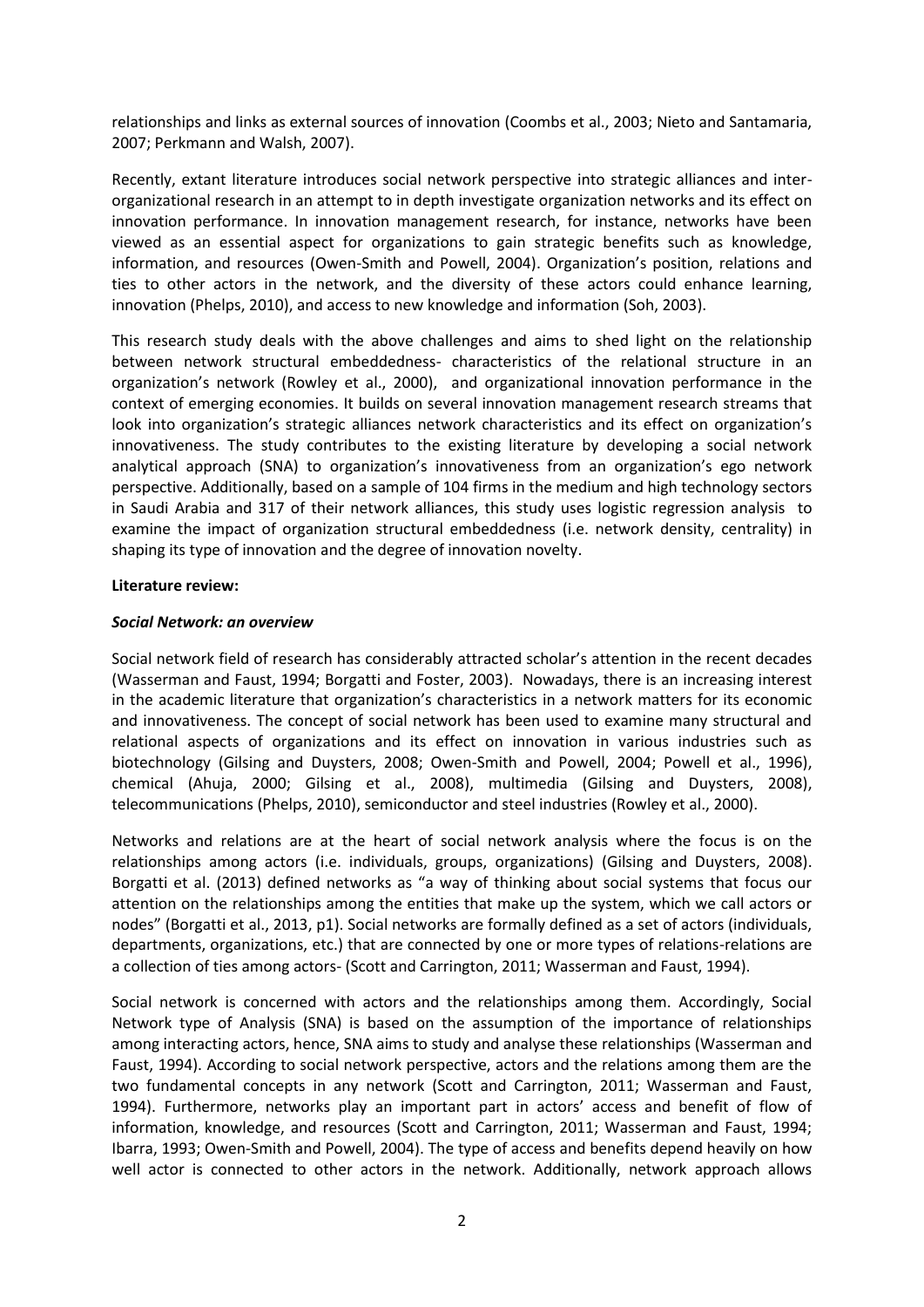capturing the position and interaction of any actor within the larger field of activities to which the actor belongs (Kilduff and Tsai, 2003). Therefore, by focusing on actors and relationships among them, SNA enables us to gather and investigate network characteristics in terms of actors' relational and structural properties in great details (Gilsing and Duysters, 2008).

#### *Social Network and Organization Innovativeness:*

There is an increasing agreement in the extant academic literature that network characteristics plays an essential role in influencing organization's economic actions, learning and innovation performance (Gulati et al., 2000; Gulati and Gargiulo, 1999; Kilduff and Tsai, 2003; Powell et al., 1996). Actor's relational and structural network properties, for instance, determine in part the constrains and opportunities that the actor might encounter. Therefore, identifying such network dimensions is fundamental for predicting actor outcomes (Borgatti et al., 2013; Kilduff and Tsai, 2003; Owen-Smith and Powell, 2004; Phelps, 2010).

There are three network's dimensions that have been identified in the literature which could influence organization's innovativeness, relational, structural, and composition properties. First, relational network properties, these properties address the relationships among actors in the network. Such relations are in a form of a collection of ties among actors (i.e. strong ties and weak ties) and the strength and composition of these ties. Second, structural network properties, such as network density and centrality, which are concerned with the pattern of ties and interactions that exist among a set of actors (Powell et al., 1996; Wasserman and Faust, 1994). Third, network composition, which refer to the various aspects of actors attributes in the network, such as actor's traits and features (i.e., size, industry, profit, etc.) and actors type of partners (partner's diversity) (Powell et al., 1996; Wasserman and Faust, 1994).

Organizations started to realize the significance of network characteristics in achieving competitive advantage and organization growth. The types and characteristics of network in which organizations are embedded can enhance organization learning and innovation (Ahuja, 2000; Capaldo, 2007; Phelps, 2010; Powell et al., 1996). These network structural characteristics are going to be our main focus in this paper, in order to uncover the different effect on organization innovativeness.

## *Network Structural properties:*

Structural variables considered cornerstone of social network data. Measurements of these variables could be carried out on pairs of actors/nodes (Wasserman and Faust, 1994). Structural variables concerned with the position that an actor occupy in the network (Rowley et al., 2000). Measuring these variables enable exploring the impact of the structure of relations around actors on their propensity to cooperate with one another (Gulati and Gargiulo, 1999). Types of structural variables which include actors position in terms of network density and centrality and their importance to firm's innovativeness will be discussed in the following sections.

## *Network Density:*

Network density is one of the main measures of network structure. There are two types of network densities; global density and local density. Global network density-considers both types of ties-direct and indirect ties-as a property of the total network (Gilsing et al., 2008). Whereas, local density examines the interconnectedness of relationships among a focal firm's direct partners (Rowley et al., 2000).

Network density in general is a measure of connectedness between members in a network. According to lee (2007), network density is defined as the degree to which a firm's contacts are connected between each other (Lee, 2007). Based on the literature, there are two views concerning the effect of dense network on innovation. On the one hand, dense network generate trust,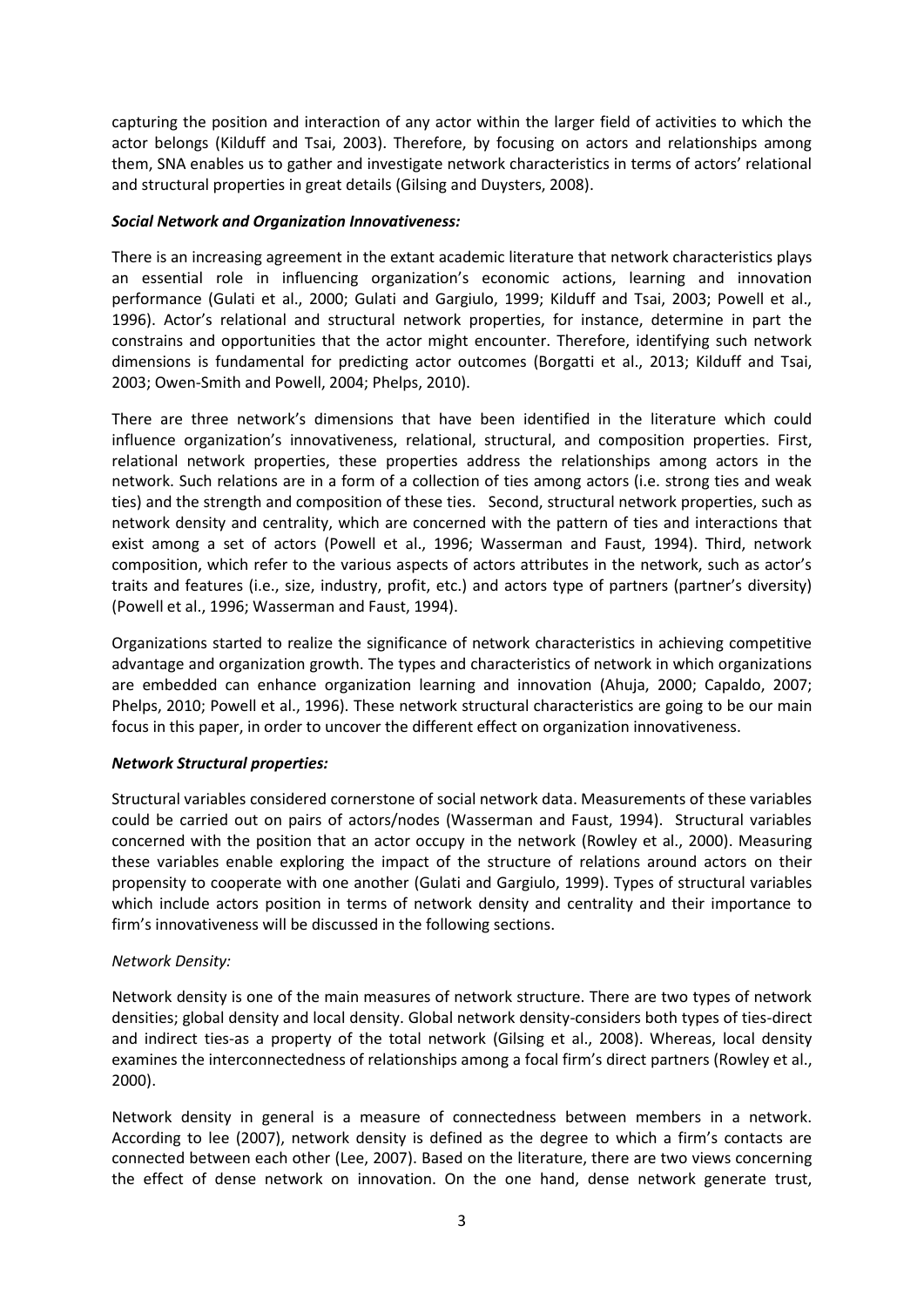reciprocity norms, and a shared identity, which increase cooperation and knowledge sharing among organizations (Phelps, 2010; Schilling and Phelps, 2007). On the other hand, sparse network increase creativity and innovation by constructing structural holes that provides network actors with nonredundant information and timely access to diverse knowledge (Phelps, 2010; Schilling and Phelps, 2007). In fact, there is still argument and disagreement regarding which structure of network density would be a best fit for organizations seeking better performance and innovation. Nevertheless, both views provide different benefits, which are useful for different strategies purposes (Rowley et al., 2000).

In a longitudinal investigation of 77 telecommunications equipment manufacturers, Phelps (2010) examined the influence of network density on firm's exploratory innovation performance (Phelps, 2010). He adopted the ego network analysis approach to identify all possible undirected pairwise combinations of sample firms, the ego network density was the percentage of all possible ties among an ego's alters that had been formed (Scott, 2013). In his study, Phelps (2010) concluded that firms which enjoy a dense network among its partners will benefit from a strong influence of partners diversity which in turn increases its exploratory innovation.

According to that, we propose the following hypothesis:

## *H1a: Network density has a positive relationship with Product innovation.*

## *H1b: Network density has a positive relationship with Process innovation.*

## *H1c: Network density is negatively related to degree of novelty.*

## *Centrality:*

In social network analysis, centrality considers one of the most important measures and it is concerned with actor's position in a network. A central actor is one that is at the centre of a number of connections in the network (Scott, 2013). The actor could be an individual or organization where the strategically centred actor can enjoy a wider access to knowledge and flow of information and control over valued resources (Ibarra, 1993). Centrality could benefit the actor by being on the passage point for the transmitted knowledge and information in the network (Owen-Smith and Powell, 2004). It could be measured based on two main categories as degree, and betweenness centrality.

# *Degree Centrality:*

Degree centrality can be defined as the degree to which an actor is involved with other actors in the network. Central actors could be considered as the most active ones in the sense that they have the most ties to other actors in the network (Wasserman and Faust, 1994).

It can be measured simply by the number of other actors to which the focal actor is adjacent (Scott, 2013). According to Powell et al. (1996), firm's centrality is the number of other firms connected to that firm, ignoring how well those partners are connected (Powell et al., 1996). Organization central position in a network will increase its early access to resources, knowledge and information flow (Lee, 2007). Moreover, this central position could offer returns to the organization in terms of competitive advantage (Owen-Smith and Powell, 2004).

## *Betweenness centrality:*

Betweenness explores further the concept of centrality. It is concerned with the position of an actor which lies between other actors in the network (Owen-Smith and Powell, 2004). Betweenness centrality measures the centrality of a focal firm in a network (Gilsing et al., 2008). It indicates a firm's ability to absorb (or interrupt) information flows through tightly sealed network pipes (Owen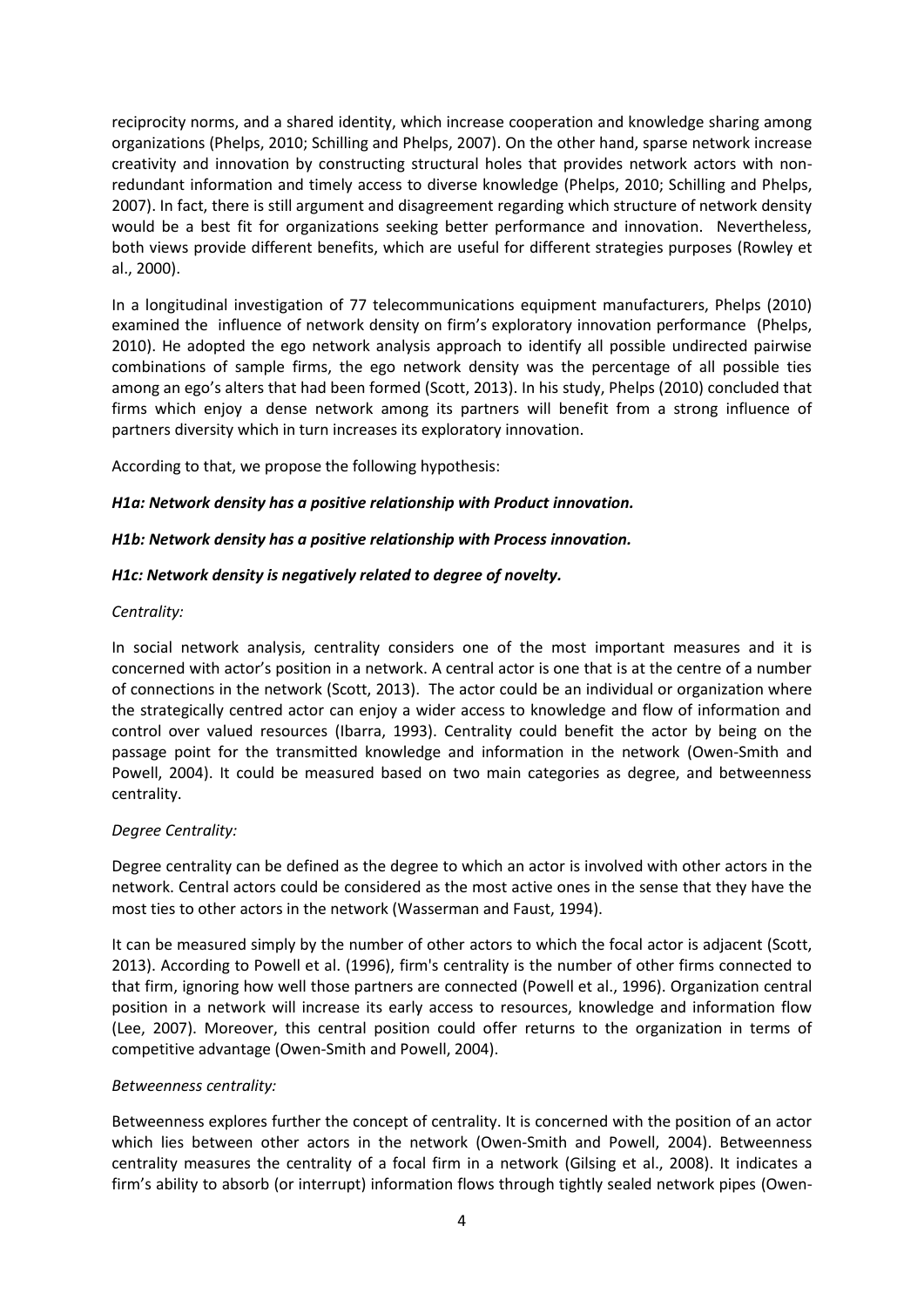Smith and Powell, 2004). Additionally, betweenness centrality could be a measure of the influence a focal firm has over the information through the network (Gilsing et al., 2008). It is measured by the extent to which a firm is located on the shortest path (i.e., geodesic) between any two actors in its network (Schilling and Phelps, 2007).

According to Powell et al. (1996), centrality is a measure of how well connected, or active, a firm is in the overall network. In their analysis of inter-organizational formal agreements at the firm level of 225 firms in Biotechnology industry, Powell et al. (1996) investigated firms' network position and its influence on collaborative R&D. they have shown that network position (central connectedness) has reciprocal influences on R&D alliances, investment ties, and total collaboration. Moreover, it was found that R&D ties, experience, and diversity produce central connectedness, and this central position cycles back to intensify a firm's commitment to exploring through its network.

Soh (2003) carried out a study on 201 observations for 48 firms in the computer networking market, and found that centrality position in the technology collaboration network of a firm improves its new product performance (Soh, 2003). Another research conducted by Gilsing et al. (2008) to investigate the relationship between explorative innovation performance of companies and network centrality (Betweenness centrality). Acquiring a panel data on the alliance and patenting activities of 116 companies on chemicals, automotive and pharmaceutical industries, the study concluded that highly central firms enjoy the strongest improvements of their explorative innovation performance network (Gilsing et al., 2008). However, Schilling and Phelps (2007) didn't find statistical significance evidence concerning the effect of betweenness centrality on subsequent firm patenting in their longitudinal study of 1,106 firms. On the contrary, they have concluded that efficiency had a significant negative effect on firm patenting which suggest that the presence of structural holes in a firm's ego network of alliance relationships has negative consequences on its innovative output (Schilling and Phelps, 2007).

Therefore, we propose the following hypothesis for central position in a network in terms of betweenness centrality and degree centrality which is going to be discussed further when we define research variables:

## *H2a: Central position in a network has a positive relationship with Product innovation.*

# *H2b: Central position in a network has a positive relationship with Process innovation.*

## *H2c: Central position in a network is positively related to degree of novelty.*

## **Research Conceptual Model:**

There are two main types of social network research, Whole network and ego network researches. Whole network type of researches concerned with the social structure and relations among all actors in a given set of network (Scott and Carrington, 2011; Wasserman and Faust, 1994). Whereas, ego-centred network (or ego network), by definition, is a network which consists of a particular actor (ego), the actors ego is connected to (ego's alters), and the measurement on the ties from ego to alters and on the ties between alters (Borgatti et al., 2013; Wasserman and Faust, 1994).

In this research, in order to gather and investigate organization level of analysis (subject type approach), an ego network perspective is adapted. This will allow for an in-depth analysis for the organizations in hand and uncover their network characteristics. In social network analysis, ego network approach allows gathering and examining the organization relational data, constructing and defining structural network, and the composition of the ego' alters – organization's partners.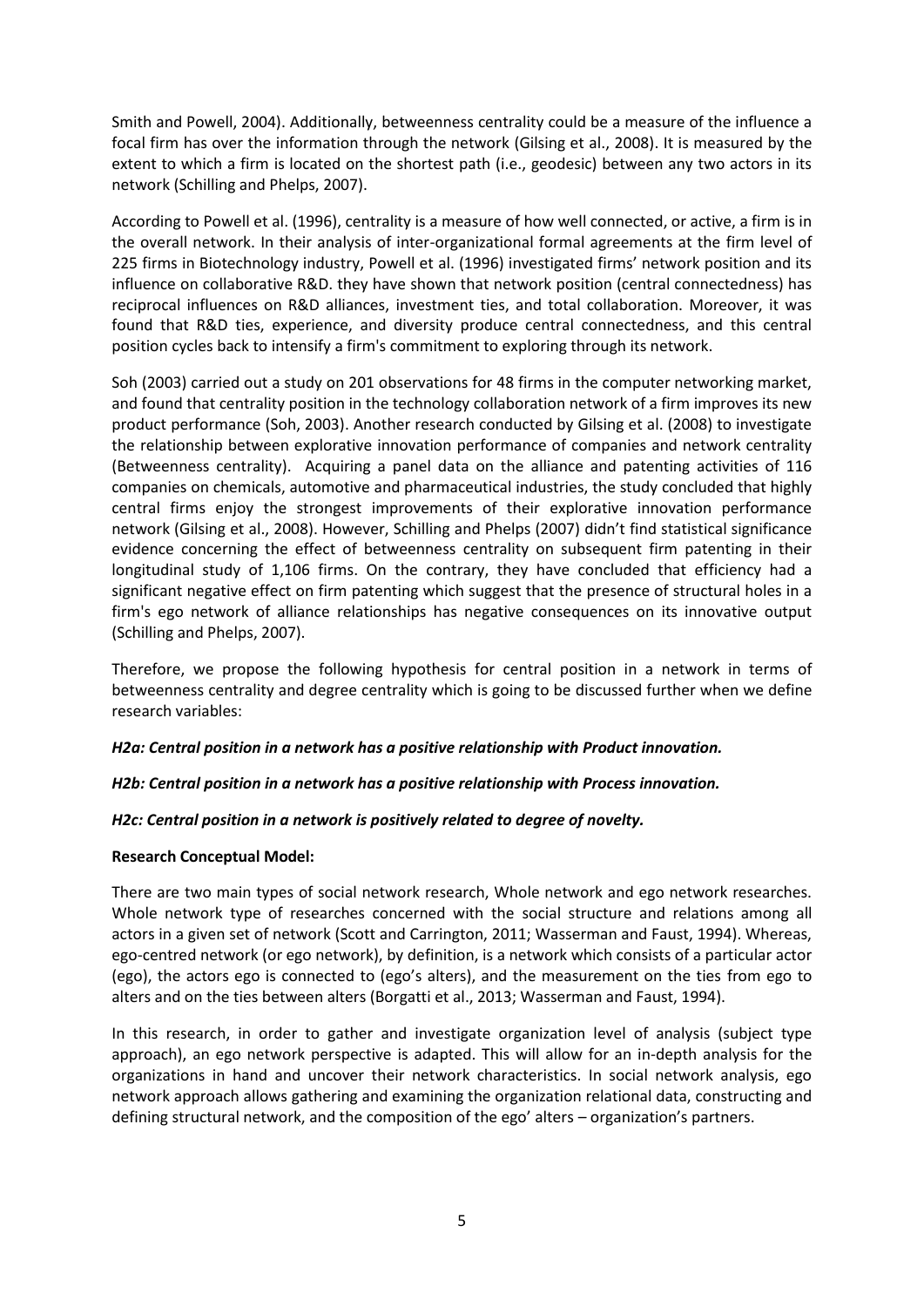Fig.1 shows the research conceptual framework which will be examined in this paper. The model describes the main ego-network structural embeddedness dimensions and their relevance to innovation output.



Fig.1: Research Conceptual Model

# **Research Methodology:**

## *Sample and data*:

The source of our data comes from innovation survey implemented in 2015. It was conducted on the medium and high technology sectors in Saudi Arabia to collect data about their social network aspects and innovation activities in the period 2012-2014. A questionnaire was developed to collect data on innovation and network characteristics at the organization level, which is an ego network level of analysis in the social network analysis approach. Two different data collection approaches were adopted, 1) innovation data was collected based on the "Oslo Manual" guidelines for collecting and interpreting technological innovation data (Laursen and Salter, 2006; Reichstein and Salter, 2006), 2) network data was collected based on Social Network Analysis (SNA) approach (Borgatti et al. 2013; Scott, 2013; Wasserman and Faust, 1994).

The first part of the questionnaire concern with innovation types and activities covering the period 2013-2014. As highlighted above, it follows the method and types of questions described in the Organization for Economic Co-operation and Development (OECD) Oslo Manual (OECD, 2005). The second part of the questionnaire is in relation to network characteristics for the period 2012-2013, with one year lag in order to be able to examine the effect of network characteristics on innovativeness. Questionnaire is the most common data collection method used in collecting network data to conduct social network analysis–especially when the actors are people or organizations- (Scott and Carrington, 2011; Wasserman and Faust, 1994). Following the survey requirements outlined by Scott and Carrington (2011), the common approach in conducting such survey has to follow certain steps such as defining the network type (whole or egocentric network), specifying target population or research boundary, and level of analysis. For this research, these steps are summarized in Table1.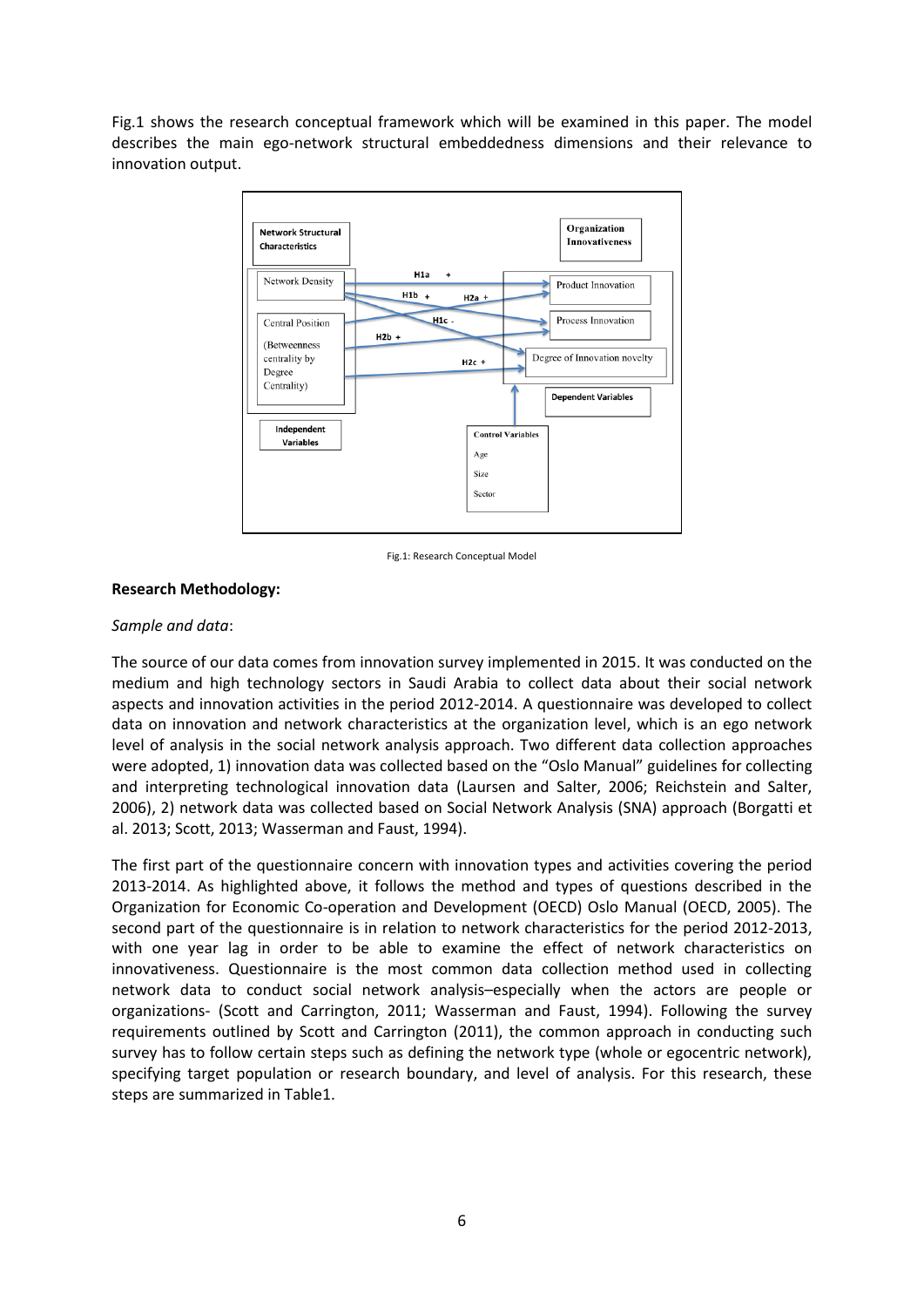| Concept                                                    | <b>Innovation Section</b>                                                                                                                                                                                                                                                                                                                        | <b>Network Section</b>                                                               |  |  |  |  |
|------------------------------------------------------------|--------------------------------------------------------------------------------------------------------------------------------------------------------------------------------------------------------------------------------------------------------------------------------------------------------------------------------------------------|--------------------------------------------------------------------------------------|--|--|--|--|
| Methodology approach                                       | Follow the methodology of conducting innovation surveys based on the<br>"Oslo Manual" guidelines for collecting and interpreting technological<br>innovation data (OECD, 2005).                                                                                                                                                                  | Social Network Analysis (SNA) methodology is<br>going to be followed                 |  |  |  |  |
| References<br>Research boundary and<br>sampling population | (Faems et al., 2005), (Laursen and Salter, 2006; Tether and Tajar, 2008a),<br>(Weterings and Boschma,<br>2009), (Mol and<br>(Radas and Bozic, 2009)<br>Birkinshaw, 2009)<br>First important initial step: defining Research boundary and sampling population<br>Research population: Saudi Arabia Firms, in the Medium & High Technology Sectors |                                                                                      |  |  |  |  |
|                                                            |                                                                                                                                                                                                                                                                                                                                                  |                                                                                      |  |  |  |  |
| References                                                 | (Wasserman and Faust, 1994), (Scott and Carrington, 2011.), (OECD, 2005).                                                                                                                                                                                                                                                                        |                                                                                      |  |  |  |  |
| Level of analysis                                          | Subject approach (Firm level of analysis)                                                                                                                                                                                                                                                                                                        | Egocentric network analysis                                                          |  |  |  |  |
|                                                            |                                                                                                                                                                                                                                                                                                                                                  | (Actor is the unit of analysis- in this research Firm<br>level of analysis)          |  |  |  |  |
| collection<br>Data<br>Instrument                           | This research is following OECD (2005) approach and is adapting similar<br>questions that of community Innovation Survey (CIS). The selection of<br>questions is only going to be the questions related to <b>Product</b> , Process<br>and Organizational innovation part of CIS.                                                                | Surveys and Questionnaires are the most common<br>method used to gather network data |  |  |  |  |
| References                                                 |                                                                                                                                                                                                                                                                                                                                                  | (Marsden, 1990) (Burt, 1984), (Wasserman and<br>Faust, 1994). (Scott, 2013)          |  |  |  |  |

Table1: Research methodology approach

Since the main objective of this survey is to collect data about individual actors in the network (organizations), an ego network type of network was selected to serve this purpose. Ego centric network can be defined as "An ego-centred network consists of a focal actor, termed ego, as set of alters who have ties to ego, and measurements on the ties among these alter". (Wasserman and Faust, 1994, p42). Egos can be persons, groups, organizations, or whole societies (Scott and Carrington, 2011). According to Borgatti et al. (2013), collection of ego network data has two main steps, name generator, and name interpreter. First, researcher can ask the respondent to name their alters (partners) which is called "name generator". The second step, a follow up type of questions in which we ask the respondent about each name that has been mentioned in the name generator part of the survey that is called "name interpreter" (Borgatti et al. 2013). Table2 shows the main aspects of name generator and name interpreter in social network approach.

| Name generator                                                 | Name interpreter                                  |  |  |  |  |
|----------------------------------------------------------------|---------------------------------------------------|--|--|--|--|
| Provide data about a respondent's ego centric<br>network       | Follow the name generator questions               |  |  |  |  |
| Depend on respondent's recall                                  | Asks about attributes of particular relationships |  |  |  |  |
| Could require high answering time if alters or name            |                                                   |  |  |  |  |
| interpreter are numerous                                       |                                                   |  |  |  |  |
| Allow for measuring many of network properties                 |                                                   |  |  |  |  |
| Must specify a particular type of relationship                 | Ask about form and content of information         |  |  |  |  |
| usually, asks respondents to identify alters by first          |                                                   |  |  |  |  |
| name or initials only                                          |                                                   |  |  |  |  |
| Reference: (Scott and Carrington, 2011; Borgatti et al., 2013) |                                                   |  |  |  |  |

Table2: Name generator and name interpreter in SNA

The research final sample is 104 firms out of 540 distributed surveys that account for 19% response rate and representing about 17% of the whole 613 firms in the Medium and high Technology sectors in Saudi Arabia. The research population and firms were identified from three governmental data basses accessed in Nov-Dec, 2014, namely, Ministry of Commerce and Industry (MCI), the Saudi Industrial Property Authority (MODON), and Communications and Information Technology Commission (CITC). The sample was randomly selected from different manufacturing and service sectors following ISIC code as shown in Table3. The participated organization varies in size, 64 organizations represent medium size, and 40 large size organizations.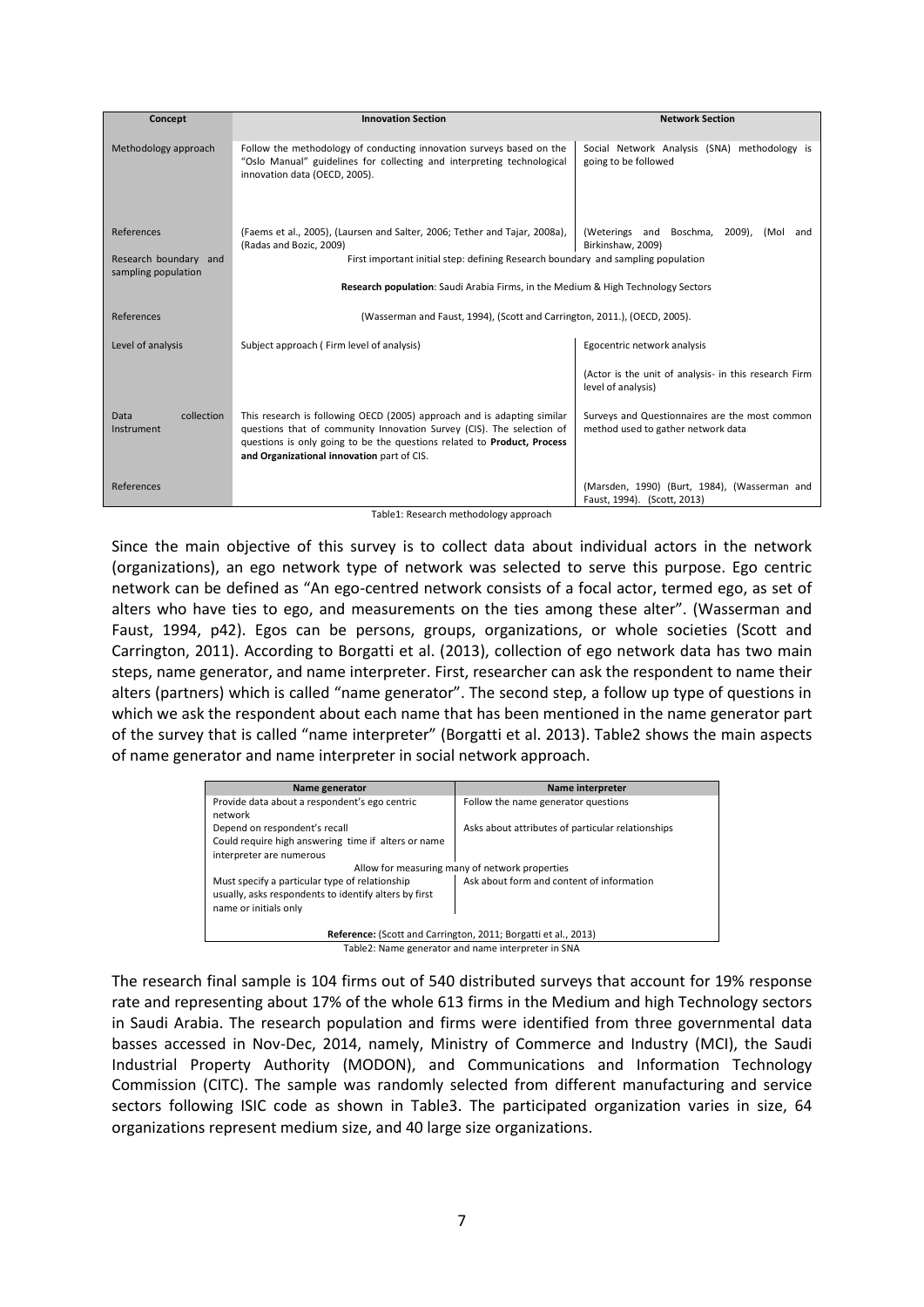| Sector        | <b>ISCI</b>                                                                       | N   | %    |  |  |  |
|---------------|-----------------------------------------------------------------------------------|-----|------|--|--|--|
|               | 20 - Manufacture of chemicals and chemical products                               |     |      |  |  |  |
|               | 202 - Manufacture of plastics products                                            |     |      |  |  |  |
| Manufacturing | 21 - Manufacture of basic pharmaceutical products and pharmaceutical preparations |     |      |  |  |  |
|               | 27 - Manufacture of electrical equipment                                          |     |      |  |  |  |
|               | 28 - Manufacture of machinery and equipment                                       |     |      |  |  |  |
|               | Total manufacturing firms                                                         | 79  | 76%  |  |  |  |
| Service       | 61 - Telecommunications                                                           |     |      |  |  |  |
|               | 62 - Computer programming, consultancy and related activities                     | 7   | 7%   |  |  |  |
|               | 63 - Information service activities                                               |     |      |  |  |  |
|               | <b>Total Service firms</b>                                                        |     |      |  |  |  |
|               | <b>Total Respondents</b>                                                          | 104 | 100% |  |  |  |
| <b>Size</b>   | Medium                                                                            | 64  | 62%  |  |  |  |
|               | Large                                                                             | 40  | 38%  |  |  |  |

Table3: Composition of respondents

#### **Defining Variables:**

## *Dependent Variables (DV):*

As indicated earlier, the objective of this paper is to assess which network structural embeddedness variables have the most impact on organization's innovativeness. Innovativeness is evaluated in terms of innovation outcome as product innovation, process innovation, and degree of innovation novelty (Radical or incremental innovation). The dependent variables reflect the innovation activities and outcomes by organizations. For product innovation (DV), the respondents were asked how many new or significantly improved goods or services did their company introduce in 2013/2014? For process innovation (DV), the question was to indicate how many new or significantly improved production, or delivery process and methods did their company introduce in 2013/2014? To construct the degree of novelty variable, we flowed the method outlined by Reichstein and Salter (2006) and Vega-Jurado et al. (2008) when organizations was asked whether their introduced innovation new to the market (identified as Radical innovation), or only new to the organization (identified as incremental innovation) (Reichstein and Salter, 2006; Vega-Jurado et al., 2008).

## *Independent Variables (IV):*

The proposed framework model suggests two factors of network structural embeddedness to influence organization innovativeness. The research independent variables network density and central position (in terms of the interaction of degree centrality and betweenness centrality) are defined in Table4. To calculate these measures we followed the social network analysis approach outlined by Borgatti et al. (2013), where we constructed an undirected adjacency matrix for the data on hand. The rows and columns in the adjacency matrix represent the nodes (in this paper are organizations). An entry of 1 in row and column represent a tie or a relationship between two different entities, and the absence of the tie or relationships between nodes is assigned 0. Additionally, the matrix is considered a one-mode matrix where both rows and column refer to the same single set of entities (Borgatti et al., 2013).

The three network variables were computed using the social network analysis package UCINET 6.586 (Borgatti et al., 2002). Data were gathered from the survey following name generator and name interpreter approach explained previously. The respondents were asked to name the organizations that they have had a business or inter-organizational relationship with over the years 2012-2013. Then, a follow up question to relate or link these named organization to each other by asking the respondents if any of them have had business or inter-organizational relationship or knowledge or information transfer with each other in 2012-2013 (Borgatti et al., 2013; Casciaro, 1998; Scott and Carrington, 2011). Figure3 shows the UCINET 6.586 network of the undirected adjacency matrix of the medium and high technology sectors in Saudi Arabia.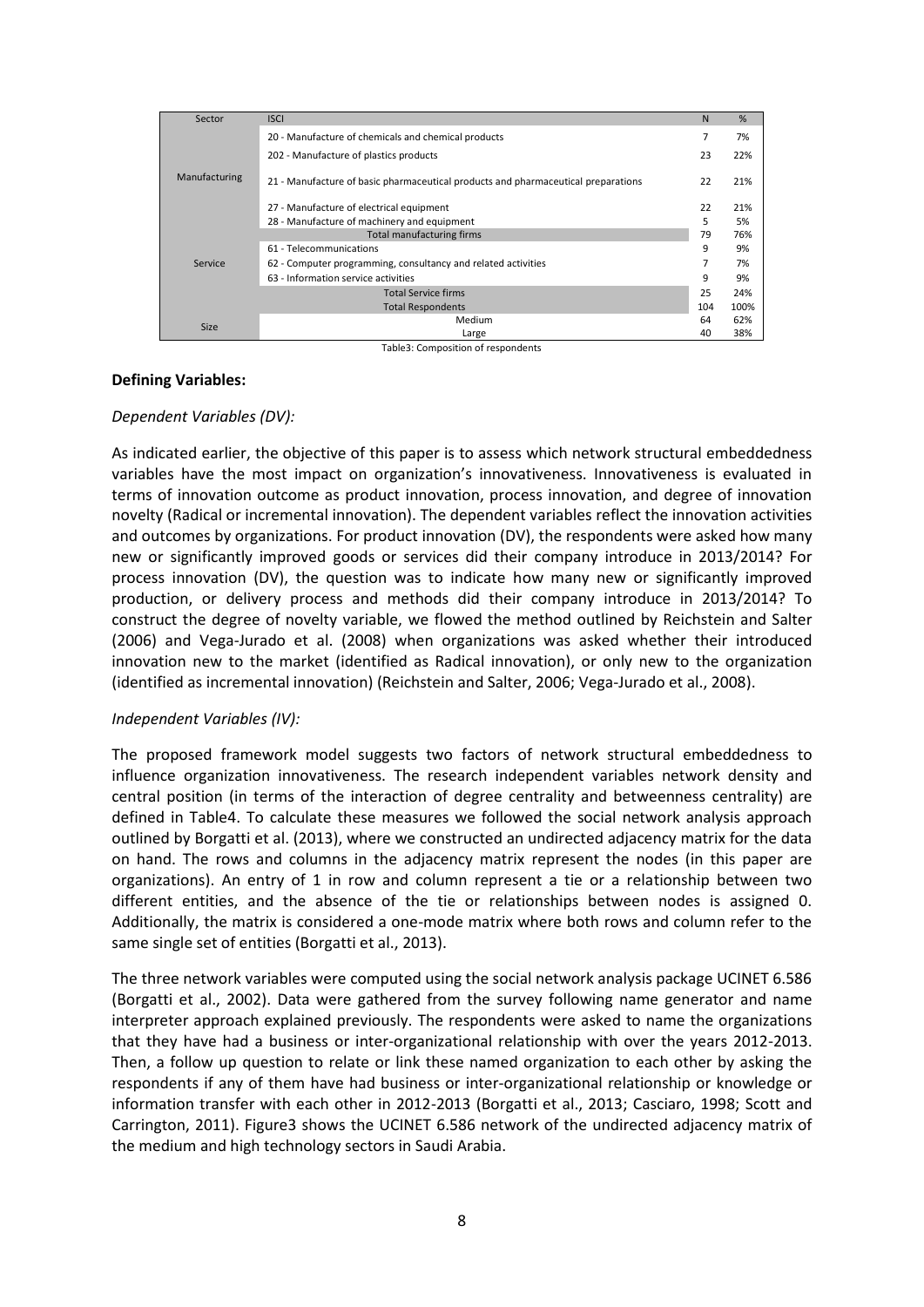

Fig3: Network layout of organizations and its alliances

## *Network density:*

We measure ego-network density from the constructed undirected adjacency matrix of organizations using UCINET 6.586. The ego-network density measured from the ratio of existing ties or links in the ego-network to the number of all possible ties between organization and its partners. It may range from 0 to 1, with larger values indicating increase in density (Borgatti et al., 2013; Casciaro, 1998; Phelps, 2010; Scott and Carrington, 2011; Schilling and Phelps, 2007). The formula for density is 2L/ [n (n-1)], where n: is the number of alters (partners), and L: the number of ties between alters (partners) (Borgatti et al., 2013; Scott, 2013; Scott and Carrington, 2011).

# *Degree centrality*

We measured degree centrality for our sample using UCINET 6.586. It is measured as the number of direct ties or links that involve a given node (organization). It is measured by N-1, where N is the number of nodes (organizations) in the ego-network (Bellamy et al., 2014; Borgatti et al., 2013; Marsden, 2002; Scott, 2013; Wasserman and Faust, 1994). An example of degree centrality from one of research sample ego-network is illustrated below:

Number of nodes in the ego-network (N) = 6, therefore degree centrality =  $6-1=5$ 



Fig4: Ego network example

## *Betweenness centrality:*

To measure the position in a network, betweenness centrality of a focal organization-ego- reflects the extent to which a given actor (organization) falls along the shortest path (i.e. geodesic) between two other actors in the ego-network (Borgatti et al., 2013; Casciaro, 1998; Phelps, 2010; Schilling and Phelps, 2007; Scott, 2013; Wasserman and Faust, 1994). We computed ego-network betweenness centrality following the method used by Borgatti and Everett (2005). First, we compute the betweenness centrality for individual actors (organization) in the network from the constructed adjacency matrix. We need only to consider geodesic of length 2 which passes through ego without counting for geodesics of length 1 since they don't contribute towards betweenness centrality. The following example is an illustration of one of the sample organization in this research. If A is the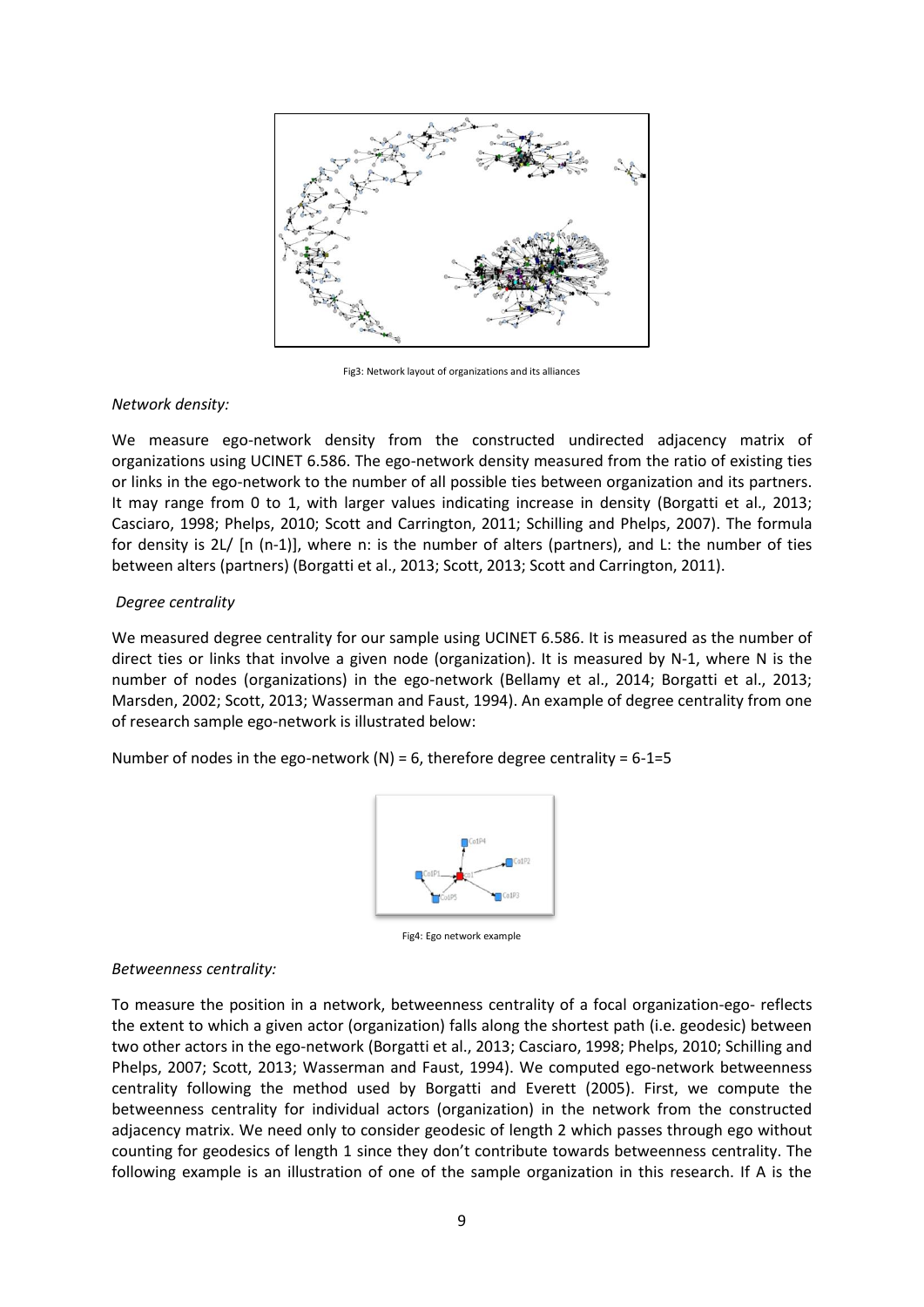adjacency matrix for organization 1, then  $A<sup>2</sup>$  contains the number of paths of the length 2. We need to count the number of paths of length 2 for non-adjacent pairs of actors since these will be geodesics. It follows the formula  $A^2$  [1 – A|i,j, where 1 is a matrix of all 1's, gives the number of geodesics of length 2 (Borgatti and Everett and, 2005).



Fig5: Betweenness centrality calculation matrix example

The betweenness centrality of organization 1 (the ego) is the sum of the reciprocals of the entries, in the given example the betweenness centrality is equal to 9.

#### *Central position:*

As recommended by Ryan T. (2009), in order to perform a logistic regression analysis it is recommended testing for multi-collinearity between variables (Ryan T., 2009). The correlation test showed high correlation (r=0.837) between betweenness centrality and degree centrality variables. Therefore, and to avoid such biased which might affect our analysis, a new variable was constructed (Central position) to investigate network centrality influence on our dependent variables. Additionally, one of Logistic regression advantages is that we can directly compute this new term when executing the LR analysis.

## *Control variables:*

Organization innovativeness could be affected by specific firm characteristics. To capture that influence, we included control variables for age, size, and sector. We employed the year of establishment as a measure of the organization age (in years) to address the role that age might have on new established organizations position and density in the network, thus organization innovativeness. For size classification, we followed OECD (2005) firm's classification by size, where firms classified as medium size if they have 50-249 employees and large size if their employees 250 and above (OECD, 2005). Moreover, organization was also categorized according to manufacturing or service sectors.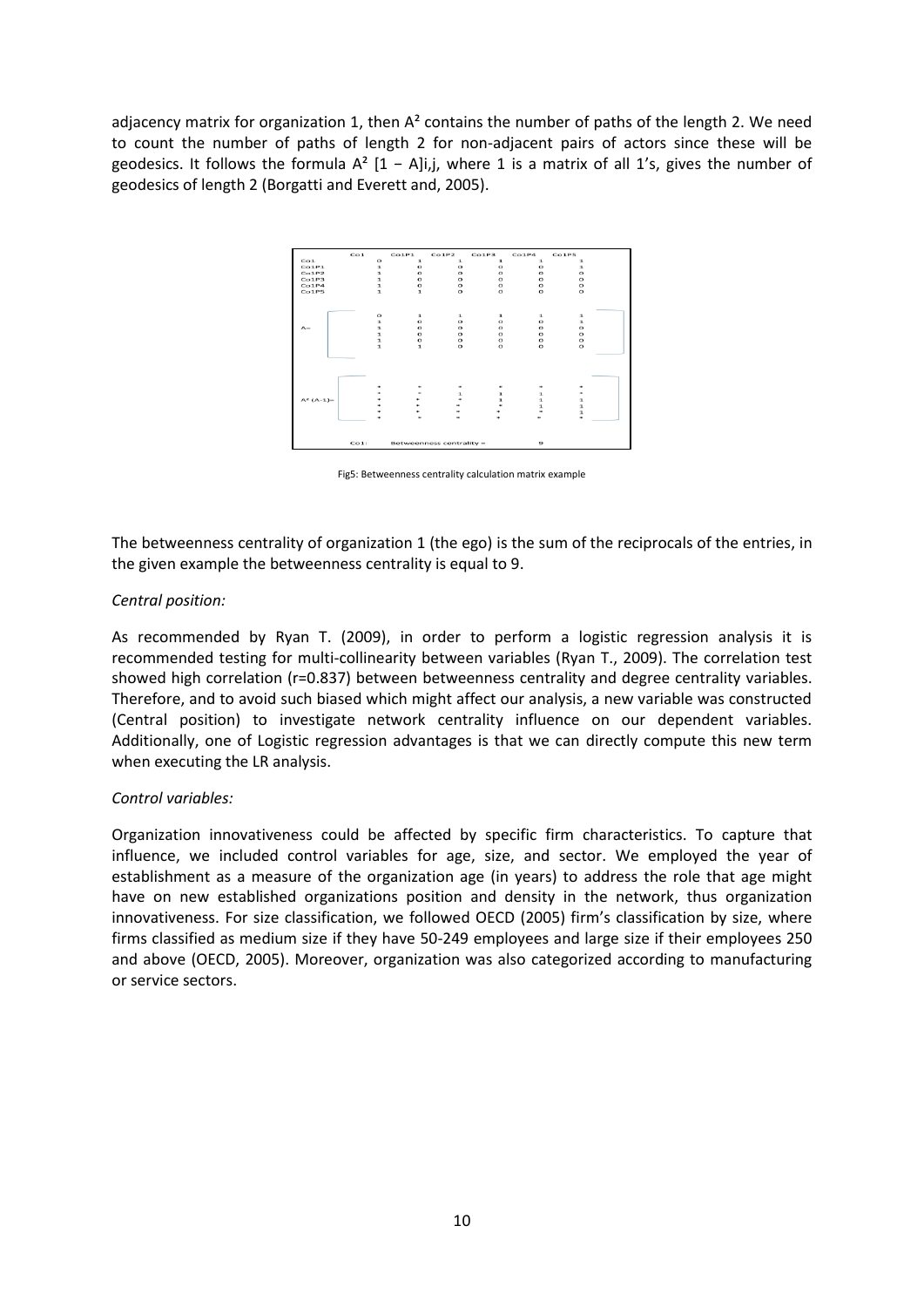|             | <b>Variables</b>        | <b>Description</b>                           | <b>Measurement</b>                       |  |  |  |
|-------------|-------------------------|----------------------------------------------|------------------------------------------|--|--|--|
| Dependent   | Product                 | The market introduction of a new or a        | Dummy variable: 1 if the firm has        |  |  |  |
| Variables   | innovation              | significantly improved good or service with  | introduced product innovation, 0         |  |  |  |
|             |                         | respect to its capabilities.                 | otherwise                                |  |  |  |
|             |                         |                                              |                                          |  |  |  |
|             | Process                 | The implementation of a new or               | Dummy variable: 1 if the firm has        |  |  |  |
|             | innovation              | significantly improved production process,   | introduced process innovation, 0         |  |  |  |
|             |                         | distribution method, or supporting activity. | otherwise                                |  |  |  |
|             |                         |                                              |                                          |  |  |  |
|             | Degree of               | Product or process innovations that are      | Dummy variable: 1 if the firm has        |  |  |  |
|             | Novelty                 | new to the market                            | introduced product and/or process        |  |  |  |
|             | (Radical                |                                              | innovation new to the market, 0          |  |  |  |
|             | innovation)             |                                              | otherwise                                |  |  |  |
| Independent | Density                 | a measure of connectedness between           | Calculated as the number of ties         |  |  |  |
| Variables   |                         | members in a network                         | between a respondent's partners,         |  |  |  |
|             |                         |                                              | divided by the maximum number of all     |  |  |  |
|             |                         |                                              | possible ties between those partners     |  |  |  |
|             | <b>Central Position</b> | An interaction term between degree           | Degree centrality: Measured by the       |  |  |  |
|             |                         | centrality and Betweenness centrality -      | number of immediate partners that an     |  |  |  |
|             |                         | see the description of degree centrality     | actor has in their network.              |  |  |  |
|             |                         | and Betweenness centrality -                 | Betweenness centrality: Measure by       |  |  |  |
|             |                         | Degree centrality: the degree to which a     | the extent to which a firm is located on |  |  |  |
|             |                         | firm is involved with other actors in the    | the shortest path (i.e., geodesic)       |  |  |  |
|             |                         | network.                                     | between any two actors in its network    |  |  |  |
|             |                         | Betweenness centrality: is concerned with    |                                          |  |  |  |
|             |                         | the position of a firm which lies between    |                                          |  |  |  |
|             |                         | other firms in the network.                  |                                          |  |  |  |
| Control     | Company age             | Year of establishment                        |                                          |  |  |  |
| Variables   |                         |                                              |                                          |  |  |  |
|             | Company size            | Number of full time employees                | Dummy variable: 1 if the firm is Large   |  |  |  |
|             |                         |                                              | size firm, and 0 if Medium size          |  |  |  |
|             | Main activity           | sector classification (                      | Dummy variable: 1 if the firm is in the  |  |  |  |
|             |                         | manufacturing/Service)                       | manufacturing sector                     |  |  |  |
|             |                         |                                              | ; 0 if belong to service sector          |  |  |  |

#### Table4: Description of variables

#### **Results and Analysis:**

We have applied a logistic regression (LR) for our research analysis. Logistic regression is used to model the categorical type (nominal scale) of data. It is used to predict the relationship between one or multiple predictors (independent variables) and the dependent variable. Table5 shows the result of our regression analysis for the research dependent variables. All three analyses showed an overall goodness of models fit to the data as can be seen from LR statistics. Goodness of model fit could be assessed either from significance Model Chi-square or Hosmer–Lemeshow goodness-of-fit test with higher than 5% p-value, which is further confirmed with correct classification percentage.

The results for network density give support to hypothesis 1a (H1a), which suggest that network density has a positive relationship with Product innovation. Since the analysis shows greater than 1 of Odds Ratio (OR). For product innovation, network density, (OR=5.022, p-value= 0.026) suggests a significant positive influence on the likelihood of increase in product innovation for organization with dense network. Furthermore, having high central position (the interaction term between Betweenness centrality and Degree centrality) in the network (RO=1.023, p-value=0.003) is also having a significant positive relationship with product innovation supporting hypothesis 2a (H2a). However, control variables age and size showed insignificant positive and negative relationship respectively. Whereas, organization's sector have had exerted a significant and positive relationship with product innovation. Moreover, service organizations are more than five times more likely to produce product innovation than the manufacturing organizations.

Our data analysis showed same findings for process innovation, network density showed a highly positive relationship with process innovation (RO=5.366, p-value= 0.020), thus providing support for hypothesis 1b (H1b). Additionally, hypothesis 2b (H2b) was supported were our analysis indicate that being in a central position in the network could positively and significantly enhance process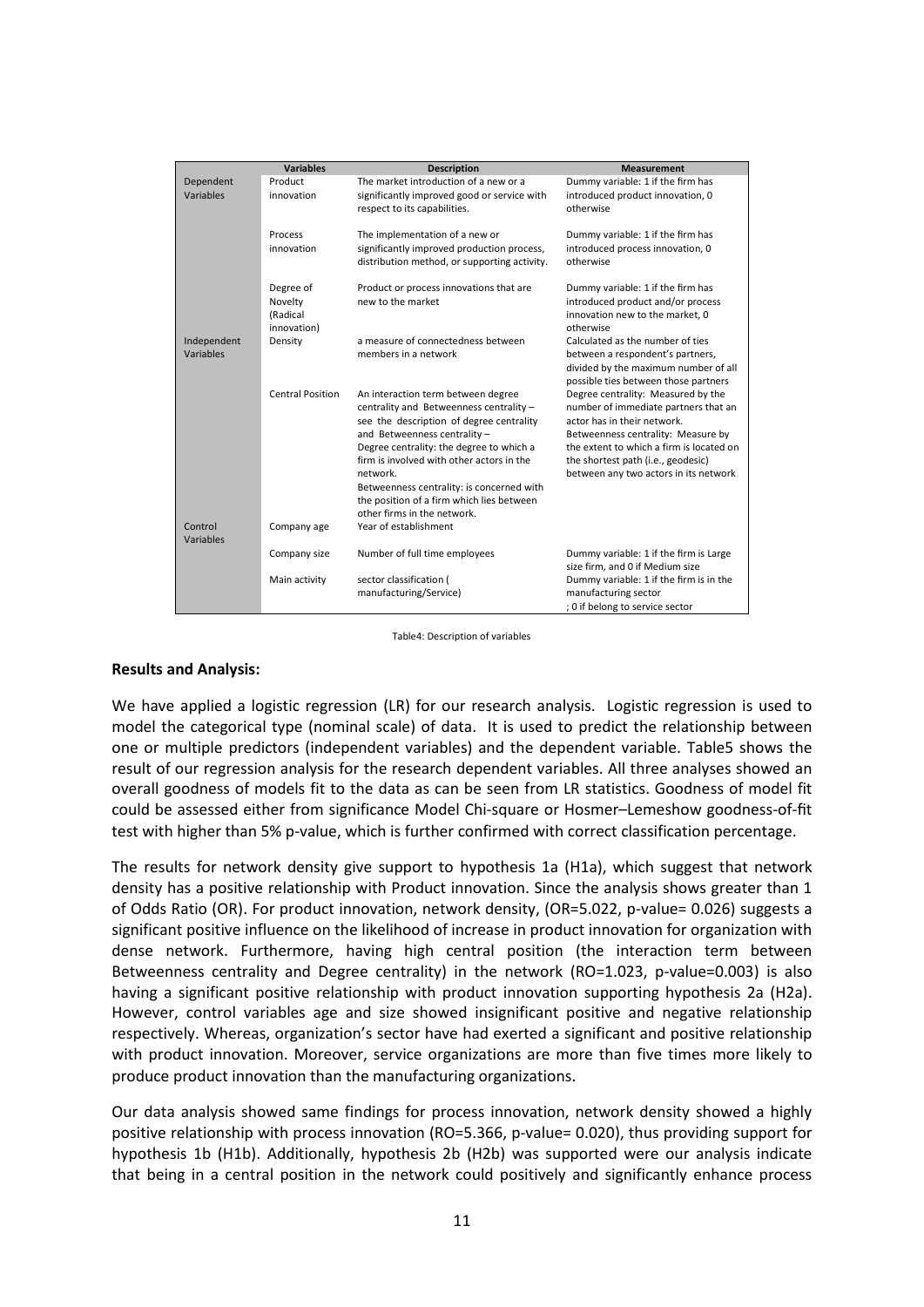innovation (RO= 1.022, p-value= 0.005). Nevertheless, only organization sector as a control variable that showed a positive and significant association to process innovation. Likewise, services organizations are more likely to process innovate by over three times the manufacturing sector.

Organizations seeking to develop more novel (radical) innovation should pay more attention to its network structure embeddedness in terms of its density and position. As seen in Table5, for the degree of innovation novelty, our analysis suggests that a dense network has a positive and insignificant influence on degree of novelty at 5% level (RO=7.43, p-value=0.065). Therefore, our findings show lack of support for hypothesis 1c (H1c). On the other hand, the regression analysis model displays that occupying a central position seems to have positive and significant impact on degree of novelty (RO=1.038, p-value= 0.005) supporting the research hypothesis2c (H2c). Age and size analysis suggest a negative and insignificant association with degree of novelty. While, sector has positive, but insignificant relationship with the degree of novelty.

| <b>Dependent</b><br><b>Variables</b>      | <b>Product Innovation</b>    |                       |               | <b>Process Innovation</b>      |                    | <b>Degree Of Novelty</b> |                                                   |       |        |
|-------------------------------------------|------------------------------|-----------------------|---------------|--------------------------------|--------------------|--------------------------|---------------------------------------------------|-------|--------|
| Independent                               | EXP(B) Odds<br>Ratio, (sig.) | 95% C.I.for<br>EXP(B) |               | EXP(B)<br>Odds Ratio<br>(sig.) | 95% C.I.for EXP(B) |                          | EXP(B) Odds<br>Ratio (sig.)<br>95% C.I.for EXP(B) |       |        |
| <b>Variables</b>                          |                              | L                     | H             |                                | L                  | H                        |                                                   | L     | H      |
| Density                                   | 5.022<br>(0.026)             | 1.211                 | 20.818        | 5.366<br>(0.020)               | 1.301              | 22.125                   | 7.43 (0.065)                                      | .876  | 63.007 |
| <b>Central Position</b>                   | 1.023<br>(0.003)             | 1.008                 | 1.040         | 1.022<br>(0.005)               | 1.007              | 1.038                    | 1.038 (0.005)                                     | 1.011 | 1.066  |
| Control<br><b>Variables</b>               |                              |                       |               |                                |                    |                          |                                                   |       |        |
| Age                                       | 1.02(0.322)                  | .981                  | 1.061         | 0.995<br>(0.826)               | .957               | 1.036                    | 0.983(0.588)                                      | .926  | 1.045  |
| Size                                      | 0.87(0.792)                  | .308                  | 2.461         | 0.794<br>(0.661)               | .283               | 2.231                    | 0.739(0.719)                                      | .142  | 3.846  |
| Sector                                    | 5.148<br>(0.010)             | 1.472                 | 18.007        | 3.453<br>(0.045)               | 1.026              | 11.632                   | 3.037 (0.218)                                     | .518  | 17.820 |
| <b>LR test statistics</b>                 |                              |                       |               |                                |                    |                          |                                                   |       |        |
| Model Chi-<br>square (sig.)<br>Hosmer-    | 33.9 (0.000)                 |                       | 31.36 (0.000) |                                | 32 (0.000)         |                          |                                                   |       |        |
| Lemeshow                                  | 0.629                        |                       |               | 0.3                            |                    | 0.516                    |                                                   |       |        |
| goodness-of-fit<br><b>Overall Correct</b> |                              |                       |               |                                |                    |                          |                                                   |       |        |
| classification (%)                        | 70.2                         |                       |               | 70.2                           |                    | 77.4                     |                                                   |       |        |
| N                                         | 104                          |                       |               | 104                            |                    | 62                       |                                                   |       |        |

Tests are at 95% confidence Interval

Table5: results of the regression analysis

#### **Discussion and conclusion:**

The findings of this paper offer empirical analysis that demonstrate the crucial role which network structure embeddedness could play in enhancing organization's innovativeness. Organizations face a rapid and ever changing environment where innovation is essential for their survival and growth. The proposed conceptual framework shows usefulness of the main network structure characteristics and its impact on type and degree of innovation novelty in organizations. In addition, the paper considers both the connectedness between members (network density) in a network and their position (centrality) which gives a comprehensive view of the opportunities or constrains which organizations might encounter in their network structure. Organization's innovativeness could be enhanced by achieving optimal network configuration. As shown by the result, a joint consideration to the network structural embeddedness is positively and significantly contributing to innovativness.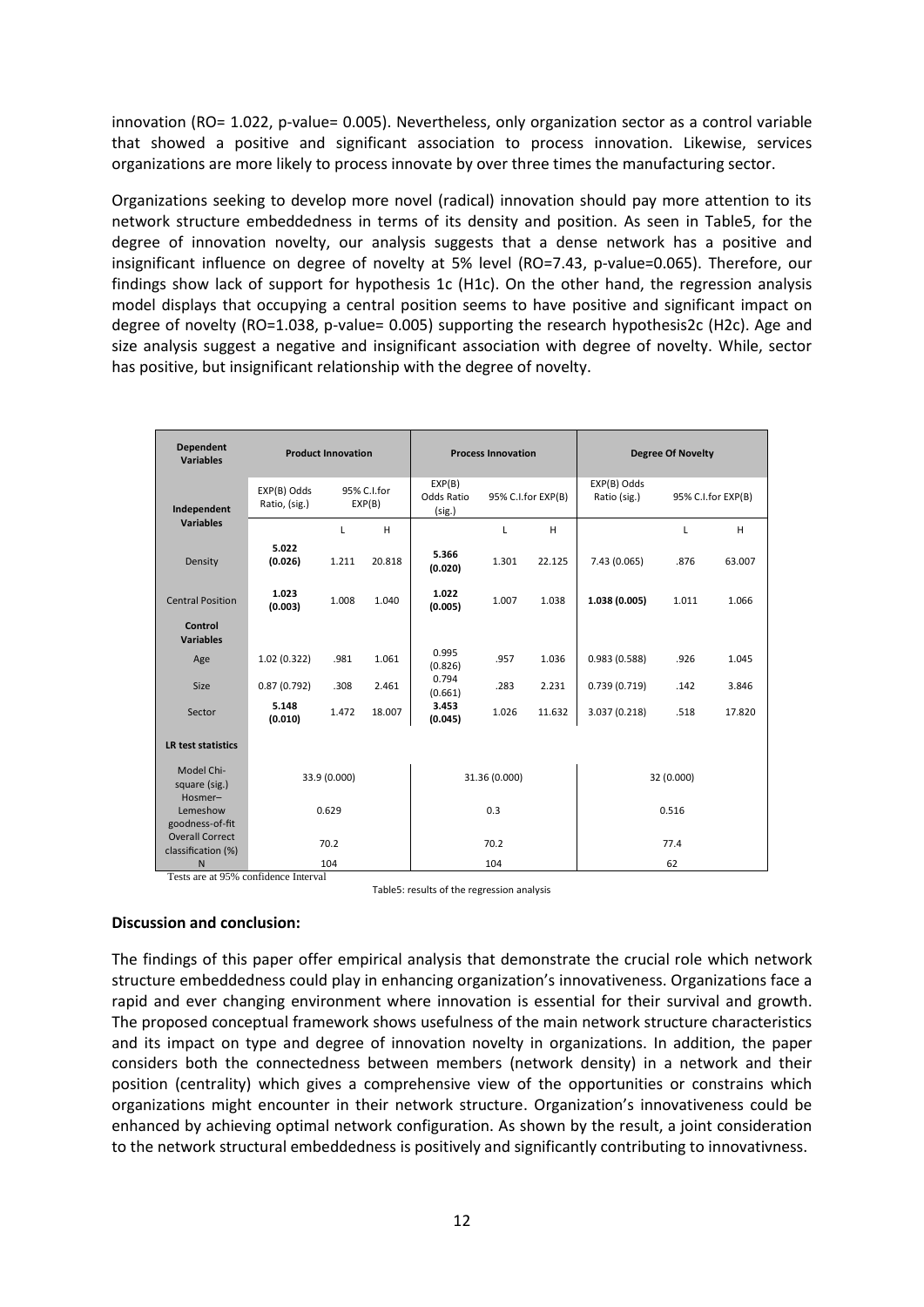For organizations in Saudi High and Medium sectors, the analysis of product innovation and process innovation outcomes are positively and significant associated with organizations that structurally embeddeded in a dense network and have high betweenness centrality and high degree centrality (e.g. high network central position). These findings suggest that organizations active in a dense network which in turn enjoys trust, and a shared identity, which increases knowledge and information transfer among network actors (Phelps, 2010; Schilling and Phelps, 2007). Moreover, being highly central in terms of betweenness centrality and high degree centrality is beneficial in a way that is reflected on focal firm ability and capability to absorb the flow of information in the network (Owen-Smith and Powell, 2004). Hence, as results of the analysis indicated, an increase in the origination's product and process innovation outcomes. For more novel innovations, network density showed a positive, but insignificant relationship with degree of novelty at 5%. Whereas, central position in the network is highly impacting innovation novelty outcome which stress the importance of how well the focal firm is connected to others.

In respect to the organization specific features such as size and age, the results showed not to have significant impact on its innovativeness or degree of novelty of innovation. However, service and manufacturing sectors show a positive and significant role in determining innovation outcome, shows higher association in service organization than manufacturing. This paper results suggest that it is better for manufacturing firms to reconsider their network structural emmebdencess to more benefit from their connection and gain access to knowledge and information.

This research is not free from Limitation, which may provide directions for future research. First, although we have investigated the network structure characteristics, the data are country specific -Saudi industry-and depend on the type and structure of the sampled organizations. Secondly, the paper looked at network structure properties in isolation of network relational dimension (e.g. tie strength), which could have its effect on the innovation outcome or degree of novelty. Therefore, it seems useful for future research to consider these aspects jointly.

Overall, this paper contributes to the on-going stream of research relating organization's networking with innovation. It identifies and discusses the main concepts of network analysis and the key components in network characteristics influencing organization innovativeness. Moreover, the study empirically investigates the impact of structural dimensions of a network and on organization's tendency to innovate in the medium and high technology sectors in Saudi Arabia. It presents interesting results for the studied organizations and shows that a densely interconnected ego-firm network with central position could positively enhance its product and process innovation output.

The outcome of this research has theoretical as well as practical implications. Theoretical in the sense that it provided new insights into innovation networks paradigm from the social network perspective considering both network density and centrality and its effect on product, process, and degree of novelty. For managerial implications, the study shed light on the main network structural properties and specifically addresses its impact on organization's type of innovativeness. This could guide professional managers aiming for high innovation performance to reconsider and re-evaluate their organization's network structural embeddedness.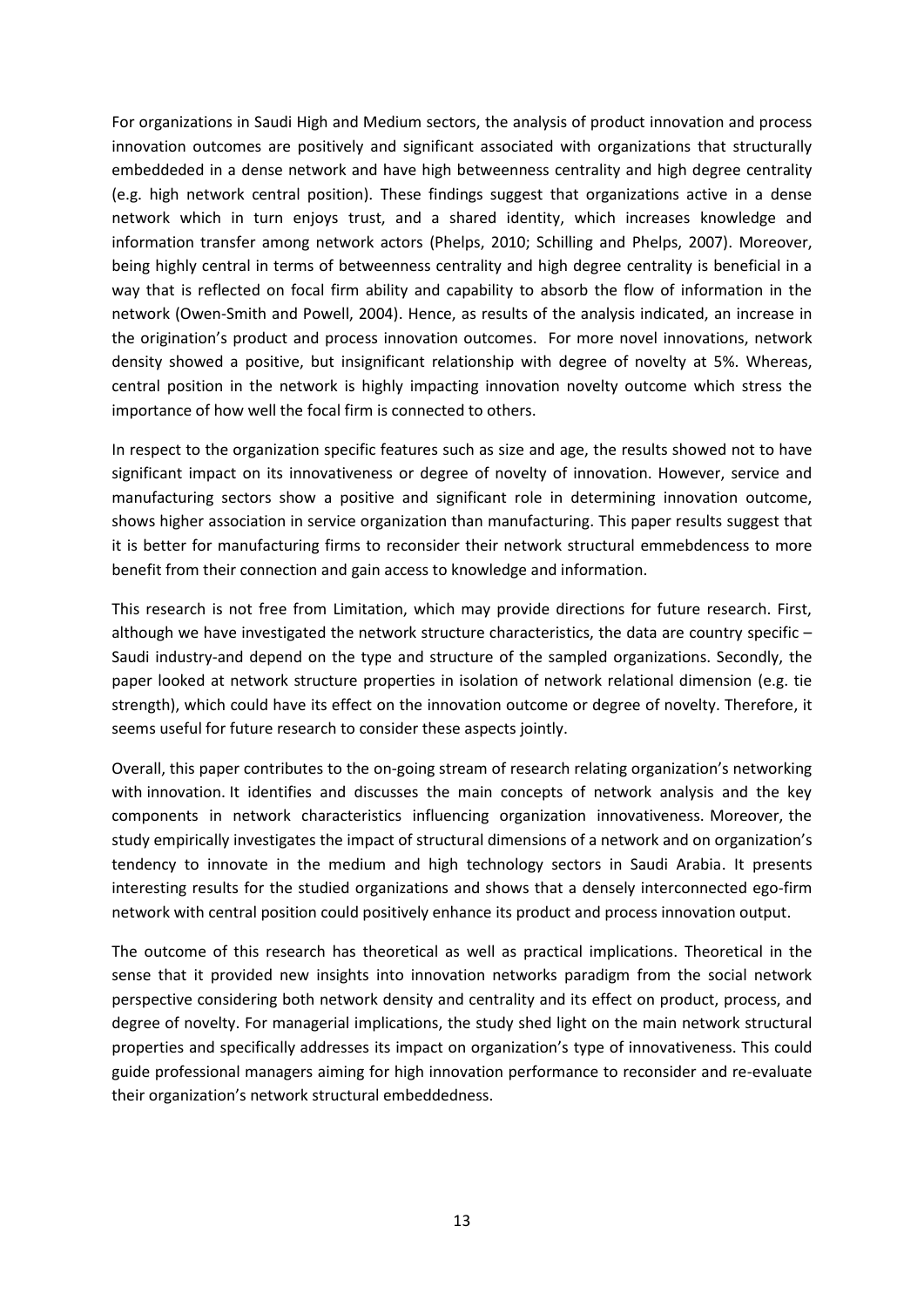## **References:**

- Ahuja, G., 2000, Collaboration networks, structural holes, and innovation: A longitudinal study: Administrative Science Quarterly, v. 45, p. 425-455.
- Baer, M., 2010, The Strength-of-Weak-Ties Perspective on Creativity: A Comprehensive Examination and Extension: Journal of Applied Psychology, v. 95, p. 592-601.
- Battisti, G., and P. Stoneman, 2010, How Innovative are UK Firms? Evidence from the Fourth UK Community Innovation Survey on Synergies between Technological and Organizational Innovations: British Journal of Management, v. 21, p. 187-206.
- Bellamy, M. A., S. Ghosh, and M. Hora, 2014, The influence of supply network structure on firm innovation: Journal of Operations Management, v. 32, p. 357-373.
- Borgatti, S.P., Everett, M.G. and Freeman, L.C. 2002. Ucinet 6 for Windows: Software for Social Network Analysis. Harvard, MA: Analytic Technologies.
- Borgatti, S. P., and P. C. Foster, 2003, The network paradigm in organizational research: A review and typology: Journal of Management, v. 29, p. 991-1013.
- Borgatti S., Everett M. & Johnson J. (2013) Analysing Social Network, Thousand Oaks, CA: SAGE Publications.
- Bradley, S. W., J. S. McMullen, K. Artz, and E. M. Simiyu, 2012, Capital Is Not Enough: Innovation in Developing Economies: Journal of Management Studies, v. 49, p. 684-717.
- Burt, R. S., 1984, NETWORK ITEMS AND THE GENERAL SOCIAL SURVEY: Social Networks, v. 6, p. 293- 339.
- Capaldo, A., 2007, Network structure and innovation: The leveraging of a dual network as a distinctive relational capability: Strategic Management Journal, v. 28, p. 585-608.
- Casciaro, T., 1998, Seeing things clearly: social structure, personality, and accuracy in social network perception: Social Networks, v. 20, p. 331-351.
- Coombs, R., M. Harvey, and B. S. Tether, 2003, Analysing distributed processes of provision and innovation: Industrial and Corporate Change, v. 12, p. 1125-1155.
- Faems, D., B. Van Looy, and K. Debackere, 2005, Interorganizational collaboration and innovation: Toward a portfolio approach: Journal of Product Innovation Management, v. 22, p. 238-250.
- Frishammar, J., M. Kurkkio, L. Abrahamsson, and U. Lichtenthaler, 2012, Antecedents and Consequences of Firms' Process Innovation Capability: A Literature Review and a Conceptual Framework: Ieee Transactions on Engineering Management, v. 59, p. 519-529.
- Gilsing, V., B. Nooteboom, W. Vanhaverbeke, G. Duysters, and A. van den Oord, 2008, Network embeddedness and the exploration of novel technologies: Technological distance, betweenness centrality and density: Research Policy, v. 37, p. 1717-1731.
- Gilsing, V. A., and G. M. Duysters, 2008, Understanding novelty creation in exploration networks Structural and relational embeddedness jointly considered: Technovation, v. 28, p. 693-708.
- Gulati, R., and M. Gargiulo, 1999, Where do interorganizational networks come from?: American Journal of Sociology, v. 104, p. 1439-1493.
- Gulati, R., N. Nohria, and A. Zaheer, 2000, Strategic networks: Strategic Management Journal, v. 21, p. 203-215.
- Ibarra, H., 1993, NETWORK CENTRALITY, POWER, AND INNOVATION INVOLVEMENT DETERMINANTS OF TECHNICAL AND ADMINISTRATIVE ROLES: Academy of Management Journal, v. 36, p. 471-501.
- Kilduff, M., & Tsai, W. (2004) Social networks and organizations, Thousand Oaks, CA: Sage.
- Lasagni, A., 2012, How Can External Relationships Enhance Innovation in SMEs? New Evidence for Europe: Journal of Small Business Management, v. 50, p. 310-339.
- Laursen, K., and A. Salter, 2006, Open for innovation: The role of openness in explaining innovation performance among UK manufacturing firms: Strategic Management Journal, v. 27, p. 131- 150.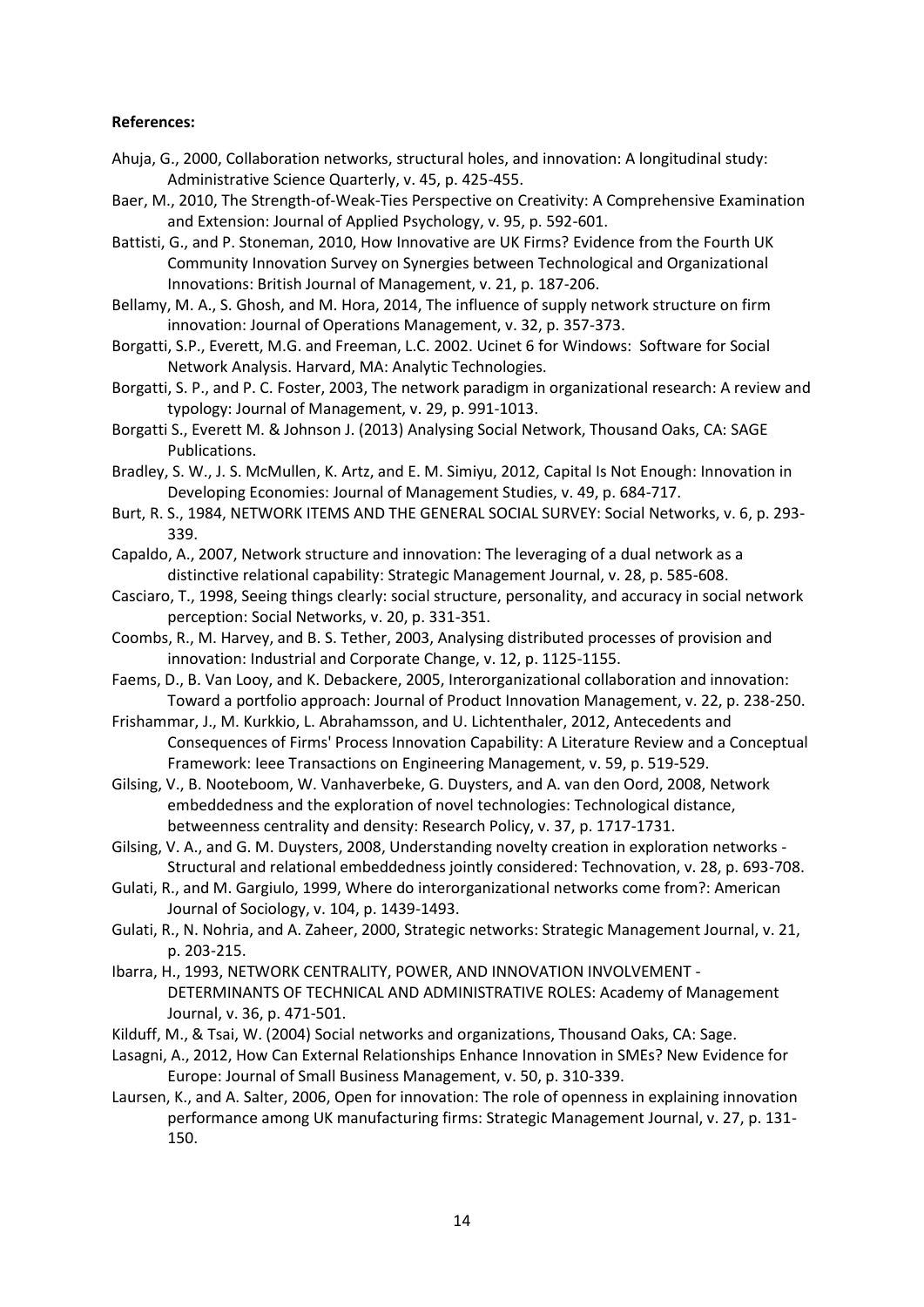- Lee, G. K., 2007, The significance of network resources in the race to enter emerging product markets: The convergence of telephony communications and computer networking, 1989- 2001: Strategic Management Journal, v. 28, p. 17-37.
- Liao, S.-h., W.-C. Fei, and C.-T. Liu, 2008, Relationships between knowledge inertia, organizational learning and organization innovation: Technovation, v. 28, p. 183-195.
- Marsden, P. V., 1990, NETWORK DATA AND MEASUREMENT: Annual Review of Sociology, v. 16, p. 435-463.
- Marsden, P. V., 2002, Egocentric and sociocentric measures of network centrality: Social Networks, v. 24, p. 407-422.
- Mol, M. J., and J. Birkinshaw, 2009, The sources of management innovation: When firms introduce new management practices: Journal of Business Research, v. 62, p. 1269-1280.
- Nieto, M. J., and L. Santamaria, 2007, The importance of diverse collaborative networks for the novelty of product innovation: Technovation, v. 27, p. 367-377.
- Owen-Smith, J., and W. W. Powell, 2004, Knowledge networks as channels and conduits: The effects of spillovers in the Boston biotechnology community: Organization Science, v. 15, p. 5-21.
- Organization For Economic Co-Operation and Development OECD (2005). Oslo Manual: Guidelines For Collecting And Interpreting Innovation Data. A joint publication of OECD and Eurostat. 3rd addition
- Perkmann, M., and K. Walsh, 2007, University-industry relationships and open innovation: Towards a research agenda: International Journal of Management Reviews, v. 9, p. 259-280.
- Phelps, C. C., 2010, A LONGITUDINAL STUDY OF THE INFLUENCE OF ALLIANCE NETWORK STRUCTURE AND COMPOSITION ON FIRM EXPLORATORY INNOVATION: Academy of Management Journal, v. 53, p. 890-913.
- Pittaway, L., M. Robertson, K. Munir, D. Denyer, and A. Neely, 2004, Networking and innovation: a systematic review of the evidence: International Journal of Management Reviews, v. 5-6, p. 137-168.
- Powell, W. W., K. W. Koput, and L. SmithDoerr, 1996, Interorganizational collaboration and the locus of innovation: Networks of learning in biotechnology: Administrative Science Quarterly, v. 41, p. 116-145.
- Radas, S., and L. Bozic, 2009, The antecedents of SME innovativeness in an emerging transition economy: Technovation, v. 29, p. 438-450.
- Reichstein, T., and A. Salter, 2006, Investigating the sources of process innovation among UK manufacturing firms: Industrial and Corporate Change, v. 15, p. 653-682.
- Rodan, S., and C. Galunic, 2004, More than network structure: How knowledge heterogeneity influences managerial performance and innovativeness: Strategic Management Journal, v. 25, p. 541-562.
- Rowley, T., D. Behrens, and D. Krackhardt, 2000, Redundant governance structures: An analysis of structural and relational embeddedness in the steel and semiconductor industries: Strategic Management Journal, v. 21, p. 369-386.
- Ruef, M., 2002, Strong ties, weak ties and islands: structural and cultural predictors of organizational innovation: Industrial and Corporate Change, v. 11, p. 427-449.
- Ryan, Thomas P. (2009) Modern Regression Methods, 2nd ed. New Jersey: John Wiley & Son, Inc.
- Schilling, M. A., and C. C. Phelps, 2007, Interfirm collaboration networks: The impact of large-scale network structure on firm innovation: Management Science, v. 53, p. 1113-1126.
- Scott J. & Carrington P. (eds.) (2011) the Sage Handbook of Social Network Analysis, London: Sage Publication.
- Scott, J. (2013) Social network analysis, 3rd ed. London: SAGE Publications. Soh, P. H., 2003, The role of networking alliances in information acquisition and its implications for new product performance: Journal of Business Venturing, v. 18, p. 727-744.